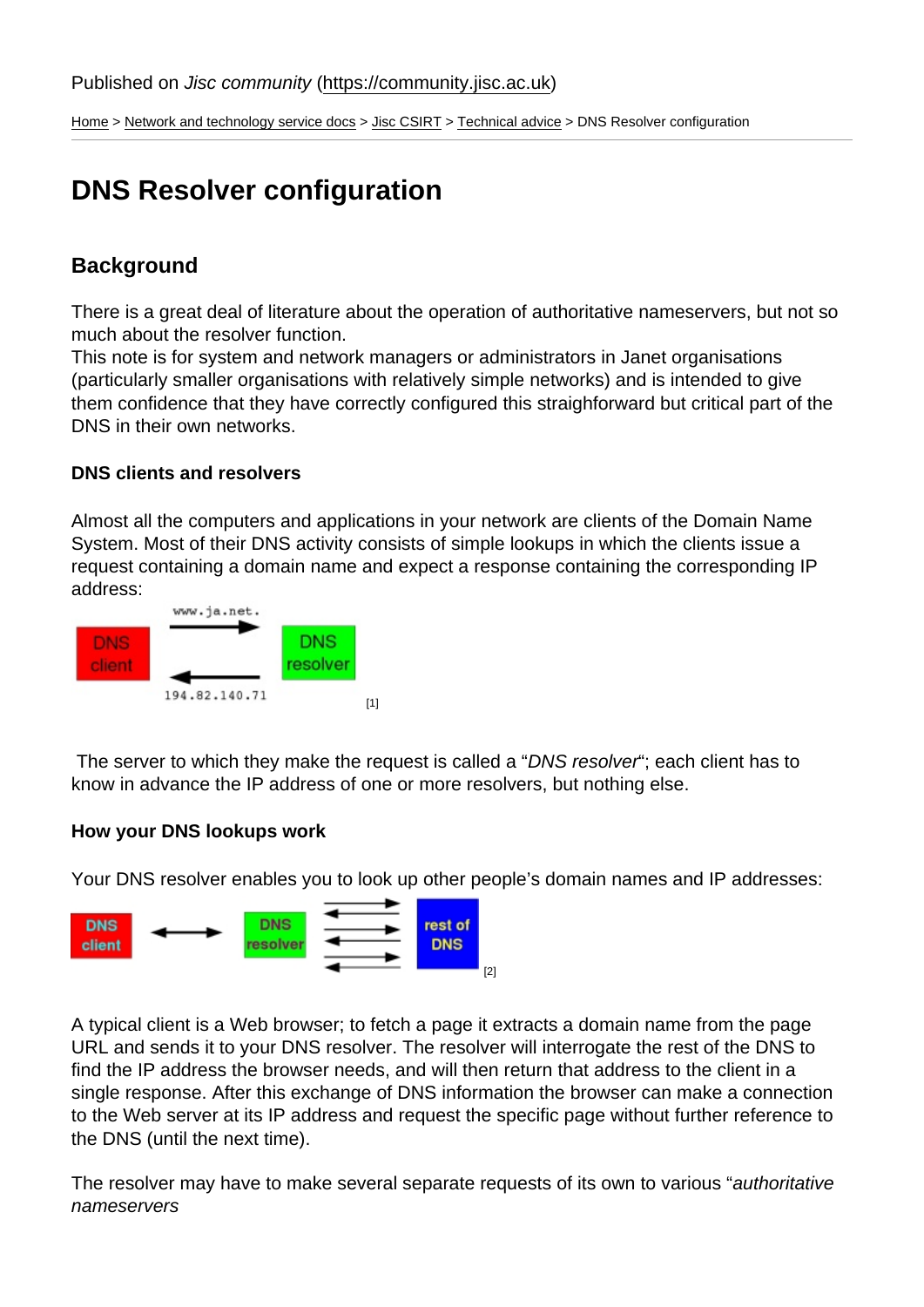" belonging to other people (a brief explanation is given in the Glossary), but all the detail is hidden from normal DNS clients.

Real resolvers normally cache both complete and partial results, so they can return some addresses immediately and can often omit the initial stages when working through the nameservers. Caching saves time and reduces network traffic.

#### **Other people's lookups**

In the other direction when other people want to find your domain information, they will use their own resolvers. The details they need ultimately come from your primary and secondary nameservers, which play no part in lookups you do.

Other people's activity are out of scope for this note.

# **Choosing local DNS resolvers**

The most efficient and reliable arrangement is for your DNS resolver to be in your own network. Even if you provide two or more resolvers for resilience, there is no benefit from locating one at a different site.

Almost any local server is capable of being configured to provide resolver service, whether on a Windows or a Unix-based platform. If your primary or secondary nameservers are located elsewhere it makes no difference; they take no part in your DNS lookups.

# **Configuring your DNS resolver**

#### **Network configuration**

DNS resolving is an internal service and ideally your network will have a part set aside for internal servers such as domain controllers and fileservers. An existing domain controller is particularly suitable. The resolver needs to be able to receive and respond to client requests (UDP and TCP port 53 from the internal network where your client systems are), and to send its own requests (using the same ports) to Janet and the rest of the Internet.

The resolver function must **not** be made available outside your own network. If you have a stateful firewall which is able to distinguish between responses from the outside to the resolver's own requests and requests to the resolver from outside, then it may be able to block the requests from outside. Otherwise you must configure the resolver system itself to recognise internal networks and to respond only to requests from them.

You may be able to check from a home Internet connection that your resolver is not available for unauthorised use; or another Janet organisation may be able to check for you.

#### **Resolver configuration**

Any Windows server will have the necessary software (DNS service). An Active Directory server will normally be able to offer a resolving service in which it uses its domain knowledge to resolve names within the Windows domain directly, and uses the usual DNS process for other names.

For Unix-based servers, BIND or some similar software is available without difficulty or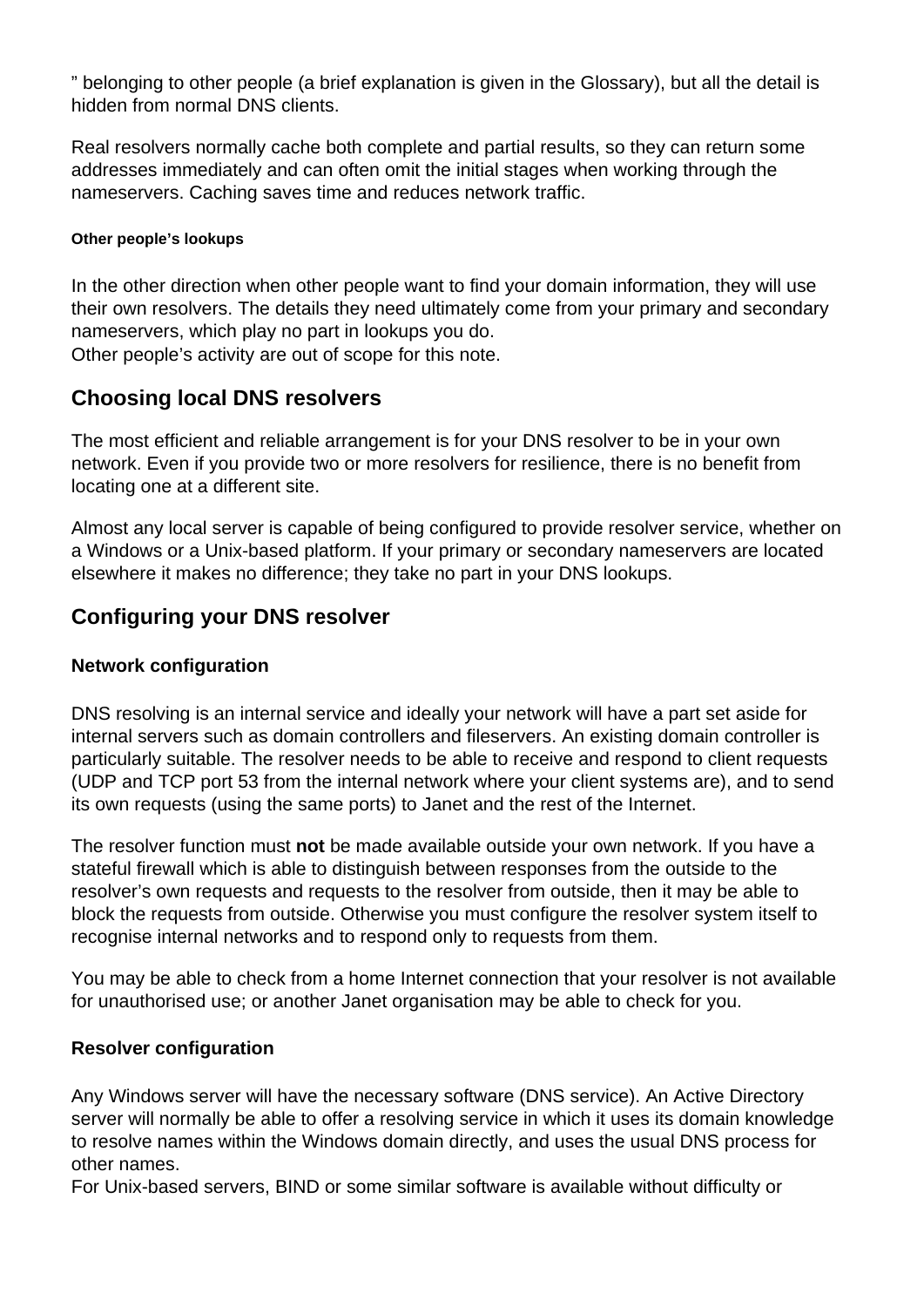expense, although it may have been an optional component of the installation. Again it is straightforward both to resolve purely local names from local knowledge and to process DNS names in the usual way.

A DNS resolver will need to have available the IP addresses of one or more of the " root nameservers".

Fortunately their addresses are very stable and the list is reasonably short; it is normal to install the whole of it along with the operating system or the software for the DNS service, and you will rarely need to take any action.

A normal resolver does not need the IP addresses of any other nameservers; it can if necessary find them itself at any time by starting from the root nameservers and the top of the naming tree.

Specifically, it must **not** be configured to "forward" DNS queries anywhere.

(There are, of course, some exceptions; but only in more complicated situations).

# **Configuring your DNS clients**

Each computer that is a DNS client has to be configured with the IP address of one or more resolvers. This is a standard part of its network (IP) setup; it may be statically set on each computer, or each computer may obtain its resolver addresses through DHCP when it starts up, along with its own IP address and other basic network details.

The name "DNS server" is sometimes used in the configuration dialogue instead of "resolver"; unfortunately there are other kinds of DNS server, and this can lead to confusion.

If your computers use a Web proxy they may only need to know the address of the proxy server, because they do not directly send to or receive from the Internet. The proxy may be its own resolver; otherwise it will have to be configured with the address of the resolver or resolvers you have set up.

It is notionally possible to configure client machines to be resolvers in their own right so that they need no separate resolver, but this is less efficient and effective and is deprecated. Such machines may not be able to use local names which only a managed resolver will deal with properly.

## **Off-site resolvers are deprecated**

Almost any network with a server of any kind will have resolver software available locally without any additional cost or management burden and should resolve its DNS queries locally. This is the most effective and efficient arrangement.

For the very smallest networks and organisations, it may still be impracticable; and Janet offers an off-site resolver service as a last resort. There is no charge to eligible organisations for this service, but it is restricted to those with a demonstrable need.

# **What to do in your network**

Detailed advice should be treated with caution, as it depends to a large extent on how you have set up your network. Here are some comments on common scenarios.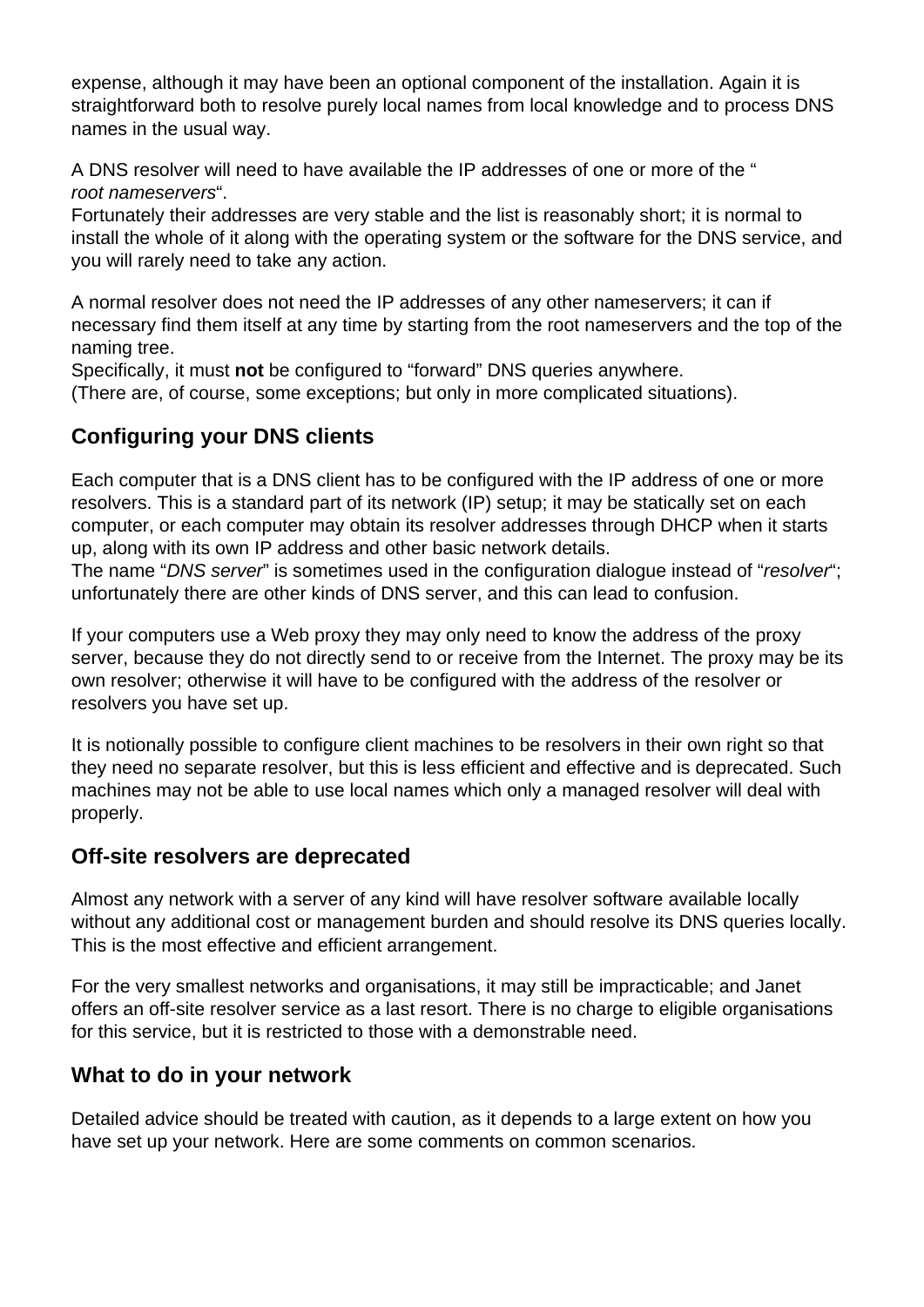#### **1. Internet access through a proxy**

You may have a single system through which your desktop clients make all their connections to the external Internet. It may be called a firewall, a proxy, a NAT box; it may be running ISA, Proxy Server, Border Manager, squid; and there are lots of other possibilities.

In this case the client machines are probably configured (manually or with DHCP) to use the proxy system as their DNS resolver. It is almost certain that the proxy is running DNS service; the default configuration is for it to do its own resolving and you should only check that there is no direction to "forward" requests to a separate DNS resolver (which may be called a "DNS server" in the documentation).

### **2. Server systems**

Some or all of your servers are also DNS clients; certainly your e-mail server, almost certainly your Web server and probably any others that have any contact with the Internet. The issues for them, and the changes to make, are exactly the same as for desktop systems; but it is perhaps more likely that they are on dedicated network segments or VLANs. You may need to explicitly allow access to the resolver where the default rules might have blocked it.

#### **3. Resolving local names**

Windows systems using Active Directory will normally use a Windows name resolver, which may search for domain names locally before using the DNS. If you have a separate resolver (such as your primary or secondary nameserver on a different system) you will be able to configure the domain controller to forward DNS requests for non-local names to it.

#### **4. Resolver colocated with local authoritative nameserver**

If either the primary nameserver for your domain or a secondary is in your own network, it will almost certainly work as a resolver with little or no additional configuration.

You will need to review access control carefully. Other people's DNS clients must not be able to use your system as a resolver, but other people's resolvers must have access to the data in your own zone for which your nameserver is authoritative.

It is impracticable to implement this access control in a firewall or router; the authoritative nameservers themselves must reject recursive (resolving) requests from networks other than your own.

#### **5. Third-party off-site primary or secondary nameservers**

If your primary or secondary nameservers are operated by someone else such as an ISP, you may be able to use them as DNS resolvers, although all except the smallest networks should include a local resolver.

If you are considering using

third-party resolvers, check that you can access them from your network without them becoming available to the whole Internet. You should also think what impact it will have if a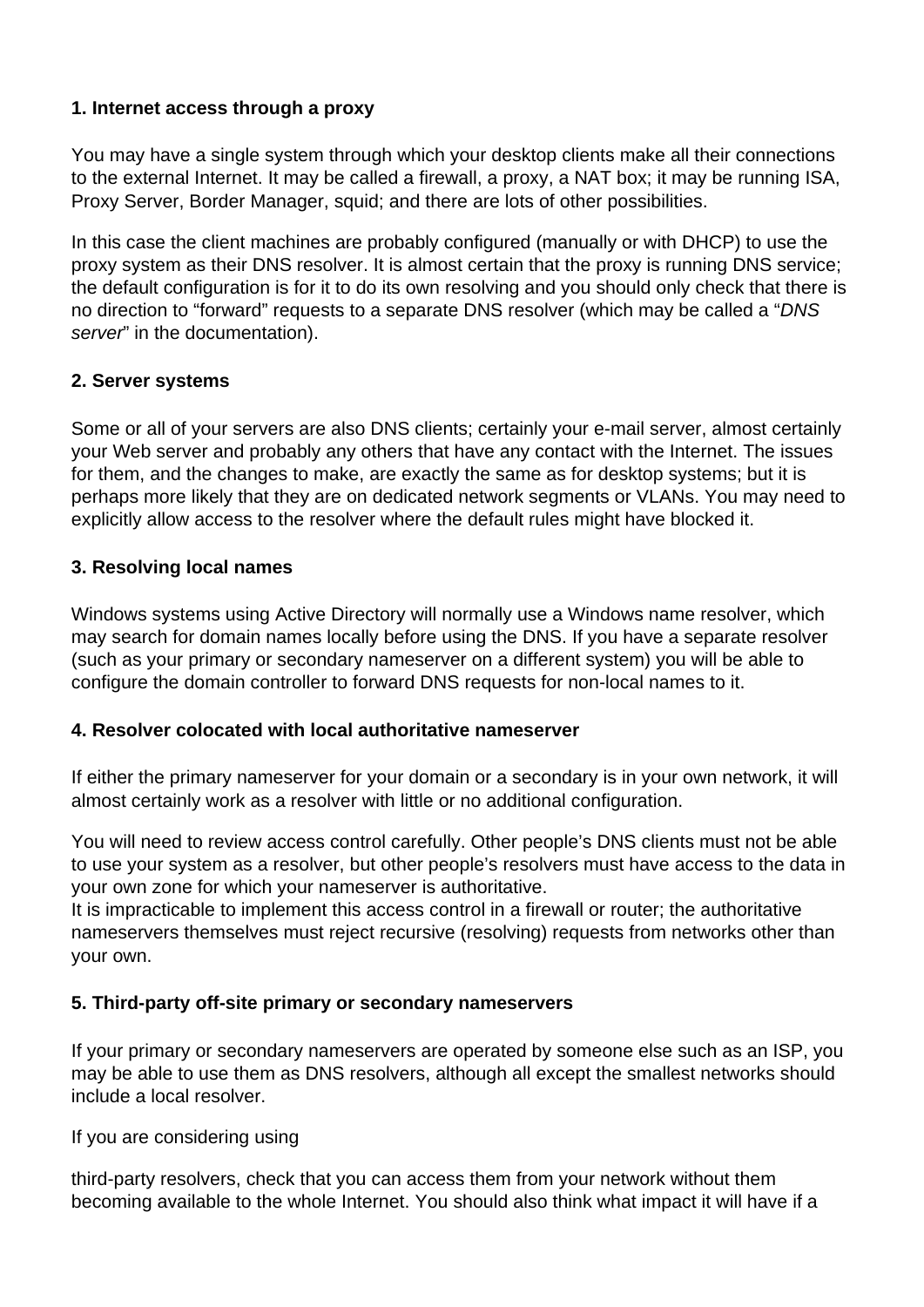network failure somewhere makes the resolvers inaccessible; you may decide that in that situation it is acceptable for your clients to be unable to resolve external (Internet) names, but in some configurations it could affect lookups of internal names which might have been expected to continue to work.You are also vulnerable to a policy change by the service provider, and you should confirm that resolving at their authoritative nameservers is a supported service. The JANET off-site resolver service is fully supported, but it remains a last resort.

## Security considerations

DNS availability is best with a local resolver.

It is possible to damage the integrity of DNS lookups by changing the behaviour of a resolver (perhaps so that it intercepts requests for, say, windowsupdate.microsoft.com and supplies the IP address for a source of corrupt updates). A resolver on a system inaccessible to the Internet may be less exposed to such compromise.

One confidentiality issue is that resolvers with Janet IP addresses are allowed access to certain zones which should not be available to users outside Janet (such as Janet mirrors of spam blacklists, internal name spaces). A resolver inside your network must not answer recursive (resolving) requests from addresses outside your network; you must arrange access control at your router or firewall, or at the resolver system itself.

Such an open DNS resolver may also be used to amplify a DNS attack against another host on the Internet. Since the server will answer any query, and the source address can be spoofed, an open DNS resolve can be instructed to send a the largest reply permitted by the DNS protocol to any destination, in response to a small request.

It is worth noting that Windows DNS can either have recursion enabled on a particular server, or disabled. It does not allow for fine grained access control that could specify a set of clients that are allowed to perform recursive queries. Consequently it is impossible to run a public name server service, and a private resolver service on the same Windows DNS server without it being an open DNS resolver. Janet CSIRT recommend that the roles are split across two seperate Windows DNS servers.

Further reading (but mostly about authoritative nameservers, not resolvers)

DNS and BIND 5th edition May 2006 Paul Albitz, Cricket Liu O'Reilly, ISBN 978-0596100575 <http://www.oreilly.com/catalog/dns5/> [3] (offsite link)

DNS on Windows Server 2003 3rd edition December 2003 Cricket Liu, Matt Larson and Robbie Allen O'Reilly, ISBN 0-596-00562-8 <http://www.oreilly.com/catalog/dnswinsvr/> [4] (offsite link)

Source URL: https://community.jisc.ac.uk/library/janet-services-documentation/dns-resolver-configuration